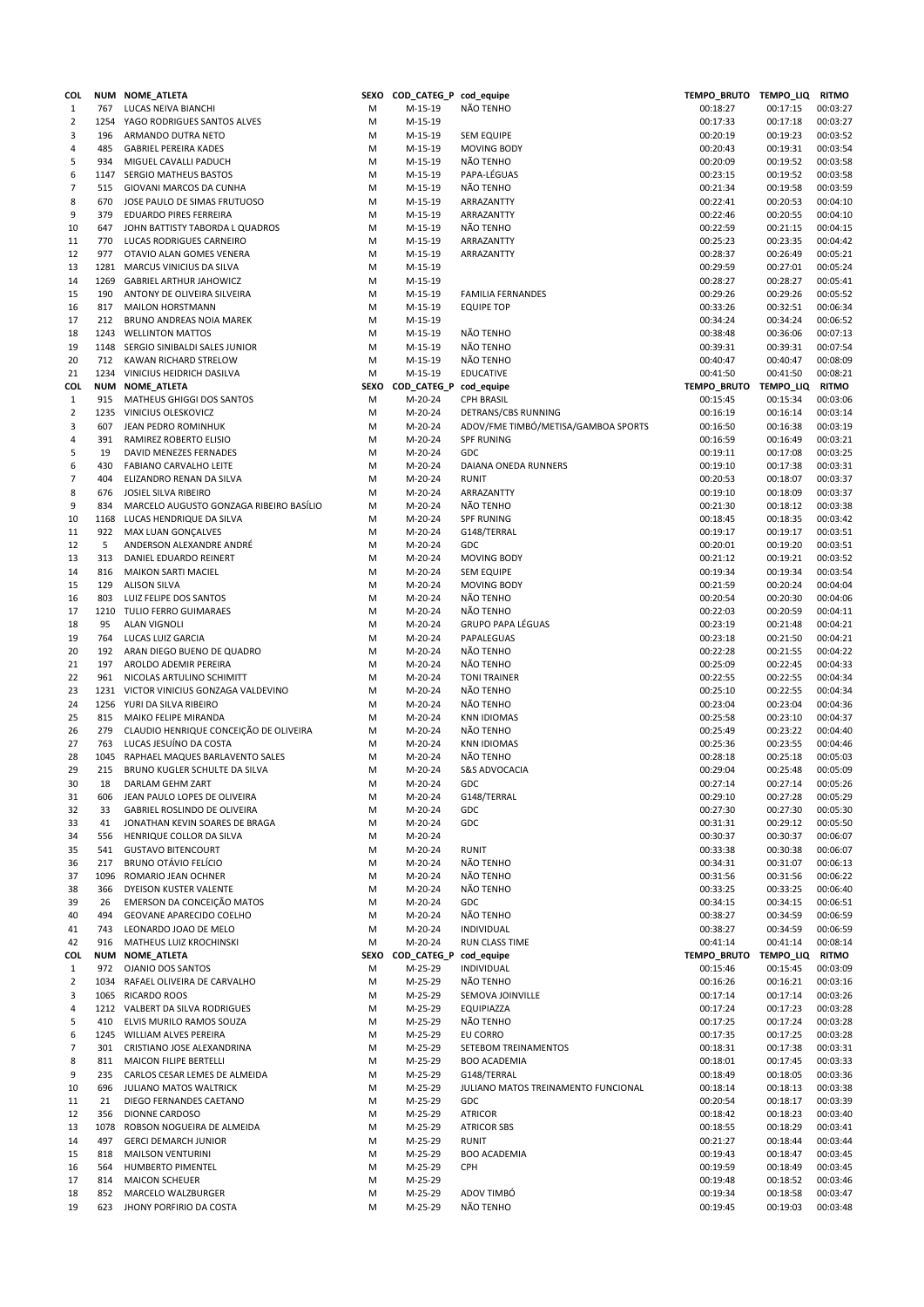| 20             | 432        | FABIO RICARDO SCHWARTZ               | M           | M-25-29                | NÃO TENHO                   | 00:20:42              | 00:19:07 | 00:03:49     |
|----------------|------------|--------------------------------------|-------------|------------------------|-----------------------------|-----------------------|----------|--------------|
| 21             | 502        | <b>GILBERTO ALVES</b>                | M           | M-25-29                | NÃO TENHO                   | 00:21:36              | 00:19:33 | 00:03:54     |
| 22             | 603        | JEAN CARLO CORDEIRO                  | M           | M-25-29                | <b>JABUTIS RUNNERS</b>      | 00:23:00              | 00:19:38 | 00:03:55     |
| 23             | 318        | DANIEL ROGERIO LOES                  | M           | M-25-29                | <b>EQUIPE TOP</b>           | 00:20:20              | 00:19:55 | 00:03:58     |
| 24             | 602        | JAVÉ WILSON SANTOS                   | M           | M-25-29                | G148/TERRAL                 | 00:21:58              | 00:19:58 | 00:03:59     |
| 25             | 170        | ANDRÉ RICARDO DOS SANTOS             | M           | M-25-29                | COMPANHIA DA CORRIDA        | 00:22:01              | 00:20:10 | 00:04:01     |
| 26             | 169        | ANDRÉ PEREIRA NUNES                  | M           | M-25-29                | NÃO TENHO                   | 00:21:47              | 00:20:30 | 00:04:06     |
| 27             | 1244       | <b>WENDEL FRANCISCO PAVESI</b>       | M           | M-25-29                | <b>JABUTI RUNNERS</b>       | 00:24:08              | 00:20:46 | 00:04:09     |
|                |            |                                      |             |                        |                             |                       |          |              |
| 28             | 1075       | ROBSON BASTOS DOS SANTOS             | M           | M-25-29                | NÃO TENHO                   | 00:22:40              | 00:20:52 | 00:04:10     |
| 29             | 346        | DIEGO BRETANHA                       | M           | M-25-29                | <b>BANRI RUNNERS</b>        | 00:23:26              | 00:21:33 | 00:04:18     |
| 30             | 37         | JEFFERSON LUIZ CARLOTO               | M           | M-25-29                | GDC                         | 00:22:05              | 00:21:36 | 00:04:19     |
| 31             | 622        | JHONES JAYME MENEZES                 | M           | M-25-29                | G148/TERRAL                 | 00:24:34              | 00:22:10 | 00:04:25     |
| 32             | 830        | <b>RENGEL IMOHJ</b>                  | M           | M-25-29                | <b>TONI TRAINER</b>         | 00:22:16              | 00:22:16 | 00:04:27     |
| 33             | 207        | BRENO MACIEL DE OLIVEIRA             | M           | M-25-29                | POINT BREAK                 | 00:22:21              | 00:22:21 | 00:04:28     |
| 34             | 1265       | JOABE NOGUEIRA DA SILVA              | M           | M-25-29                |                             | 00:22:59              | 00:22:26 | 00:04:28     |
| 35             | 611        | JEFFERSON ALEXANDRE DE LIZ KILL      | M           | M-25-29                | <b>NEUDIR</b>               | 00:23:39              | 00:22:31 | 00:04:30     |
|                |            |                                      |             |                        |                             |                       | 00:22:46 |              |
| 36             | 163        | ANDERSON MACHADO DA SILVA            | M           | M-25-29                | NÃO TENHO                   | 00:24:33              |          | 00:04:33     |
| 37             | 869        | MARCO ANTÔNIO SIMÃO                  | M           | M-25-29                | <b>TONI TRAINER</b>         | 00:22:47              | 00:22:47 | 00:04:33     |
| 38             | 347        | DIEGO DOGNINI                        | M           | M-25-29                | NÃO TENHO                   | 00:26:02              | 00:23:16 | 00:04:39     |
| 39             | 316        | <b>DANIEL MAFRA</b>                  | M           | M-25-29                | <b>TONI TRAINER</b>         | 00:24:17              | 00:24:17 | 00:04:51     |
| 40             | 577        | <b>IVAN KUSNIER DE BRITO</b>         | M           | M-25-29                | NÃO TENHO                   | 00:28:12              | 00:24:44 | 00:04:56     |
| 41             | 943        | MOIZES CLODOALDO PAPA FILHO          | M           | M-25-29                | EQUIPE JÚLIO CASTRO         | 00:26:07              | 00:25:05 | 00:05:00     |
| 42             | 1010       | PAULO ROBERTO LESSA                  | M           | M-25-29                | DAIANA ONEDA PERSONAL       | 00:25:09              | 00:25:09 | 00:05:01     |
| 43             | 797        | LUIZ CARLOS ORTIZ DE CASTILHO JUNIOR | M           | M-25-29                | NÃO TENHO                   | 00:25:29              | 00:25:29 | 00:05:05     |
| 44             | 614        | JELSON FELIPE PLOTEGHER              | M           | M-25-29                | <b>TONI TRAINER</b>         | 00:25:31              | 00:25:31 | 00:05:06     |
|                |            |                                      |             | M-25-29                |                             |                       |          | 00:05:07     |
| 45             | 1030       | RAFAEL FABRICIO SEDREX               | M           |                        | ACADEMIA INFINITY LIFE      | 00:27:57              | 00:25:36 |              |
| 46             | 646        | JOELSOM ARNOLDO                      | M           | M-25-29                | <b>SEM EQUIPE</b>           | 00:27:09              | 00:25:37 | 00:05:07     |
| 47             | 234        | <b>CARLOS ATILIO GAMBA</b>           | M           | M-25-29                | <b>TONI TRAINER</b>         | 00:25:45              | 00:25:45 | 00:05:09     |
| 48             | 1035       | RAFAEL POLEZA ROSLINDO               | M           | M-25-29                | NÃO TENHO                   | 00:28:55              | 00:25:45 | 00:05:09     |
| 49             | 461        | FILIPE POSSAMAI DE SOUZA             | M           | M-25-29                | POLENTA COM GALINHA         | 00:25:58              | 00:25:58 | 00:05:11     |
| 50             | 842        | <b>MARCELO MARTINS</b>               | M           | M-25-29                | ESPAÇO FUNCIONAL BOMBINHAS  | 00:27:01              | 00:26:22 | 00:05:16     |
| 51             | 377        | EDUARDO DE MOURA                     | M           | M-25-29                | NÃO TENHO                   | 00:27:02              | 00:26:23 | 00:05:16     |
| 52             | 113        | ALEXANDRE CIPRIANI                   | M           | M-25-29                | NÃO TENHO                   | 00:26:24              | 00:26:24 | 00:05:16     |
|                |            |                                      |             |                        |                             |                       |          |              |
| 53             | 1095       | ROMÁRIO DA SILVA OLIVEIRA            | M           | M-25-29                | G148/TERRAL                 | 00:26:51              | 00:26:51 | 00:05:22     |
| 54             | 762        | LUCAS DENARDIN MELLO                 | M           | M-25-29                | NÃO TENHO                   | 00:28:28              | 00:27:42 | 00:05:32     |
| 55             |            | 1221 VANDERLÚCIO TONI CORRÊA         | M           | M-25-29                | <b>SEM EQUIPE</b>           | 00:29:02              | 00:27:55 | 00:05:34     |
| 56             | 653        | <b>JONAS GROH</b>                    | M           | M-25-29                | <b>TONI TRAINER</b>         | 00:28:07              | 00:28:07 | 00:05:37     |
| 57             | 213        | BRUNO CASSIANO DE SENA               | M           | M-25-29                | NÃO TENHO                   | 00:28:16              | 00:28:16 | 00:05:39     |
| 58             | 871        | MARCO ROBERTO KLANN                  | M           | M-25-29                | NÃO TENHO                   | 00:29:04              | 00:29:04 | 00:05:48     |
| 59             | 114        | ALEXANDRE DE ARAUJO GARCIA           | M           | M-25-29                | EU MESMO!                   | 00:30:12              | 00:29:26 | 00:05:52     |
| 60             | 317        | DANIEL NISSOLA VARELA                | M           | M-25-29                | G148/TERRAL                 | 00:32:37              | 00:29:35 | 00:05:54     |
|                | 976        |                                      |             |                        |                             |                       |          |              |
| 61             |            | <b>OSVALDO JOSE PITA</b>             | M           | M-25-29                | NÃO TENHO                   | 00:34:34              | 00:31:25 | 00:06:16     |
| 62             | 612        | JEFFERSON TAVARES                    | M           | M-25-29                | NÃO TENHO                   | 00:32:39              | 00:32:39 | 00:06:31     |
|                |            |                                      |             |                        |                             |                       |          |              |
| 63             | 700        | JULIO CESAR DOS SANTOS               | M           | M-25-29                | NÃO TENHO                   | 00:33:50              | 00:33:50 | 00:06:45     |
| 64             | 1098       | <b>RONILDO ROWEDER</b>               | M           | M-25-29                | NÃO TENHO                   | 00:36:43              | 00:33:55 | 00:06:46     |
| 65             | 1207       | TIAGO FERNANDES DOS SANTOS           | M           | M-25-29                | G148/TERRAL                 | 00:33:57              | 00:33:57 | 00:06:47     |
| 66             | 1284       | <b>GUSTAVO O SCHIFER</b>             | M           | M-25-29                | <b>TONI TRAINER</b>         | 00:34:12              | 00:34:12 | 00:06:50     |
| 67             | 434        | <b>FABRICIO ESSER BUENO</b>          | M           | M-25-29                | <b>BRUSQUE</b>              | 00:40:20              | 00:36:55 | 00:07:22     |
|                |            |                                      |             |                        |                             |                       |          |              |
| COL            | <b>NUM</b> | NOME_ATLETA                          | <b>SEXO</b> | COD_CATEG_P cod_equipe |                             | TEMPO_BRUTO TEMPO_LIQ |          | <b>RITMO</b> |
| $\mathbf{1}$   | 466        | FLORISVALDO JOAQUIM DA SILVA FILHO   | M           | M-30-34                | <b>NENI PSCINAS</b>         | 00:15:58              | 00:15:49 | 00:03:09     |
| $\overline{2}$ | 942        | <b>MOACIR ZIMMERMANN</b>             | M           | M-30-34                | AABLU                       | 00:16:15              | 00:16:09 | 00:03:13     |
| 3              | 72         | <b>ADAILTO PEREIRA MARQUES</b>       | M           | M-30-34                | VAS CORRIDAS                | 00:16:38              | 00:16:24 | 00:03:16     |
| 4              | 162        | ANDERSON GONÇALVES                   | М           | M-30-34                | <b>RUNIT</b>                | 00:16:56              | 00:16:32 | 00:03:18     |
| 5              | 1069       | RICHARD PACHECO RIBEIRO              | M           | M-30-34                | EU CORRO                    | 00:17:03              | 00:16:55 | 00:03:20     |
| 6              | 1068       | PEDRI BARBOSA                        | M           | M-30-34                | TRIUMPH FUMIGAÇÕES          | 00:17:07              | 00:17:12 | 00:03:22     |
| 7              | 812        | MAICON GONÇALVES MARCELINO           | M           | M-30-34                | SEMOVA JOINVILLE            | 00:17:43              | 00:17:28 | 00:03:29     |
| 8              | 1150       | SERGIO VEIGA                         | M           | M-30-34                | G148/TERRAL                 | 00:18:00              | 00:17:38 | 00:03:31     |
| 9              | 1029       | RAFAEL EMMENDOERFER FALCONE          | M           | M-30-34                | <b>CORJA</b>                | 00:18:20              | 00:17:39 | 00:03:31     |
| 10             | 813        | MAICON ROBERTO BECKER                | M           | M-30-34                | DAIANA ONEDA RUNNERS        | 00:21:16              | 00:17:48 | 00:03:33     |
|                |            |                                      |             |                        |                             |                       |          |              |
| 11             | 357        | <b>DIRCEU PIRES</b>                  | M           | M-30-34                | ADOV TIMBÓ                  | 00:18:38              | 00:18:03 | 00:03:36     |
| 12             | 789        | LUIS EDUARDO DOS SANTOS KOCK         | M           | M-30-34                | G148/TERRAL                 | 00:20:36              | 00:18:25 | 00:03:40     |
| 13             | 516        | <b>GIOVANI TRENTIN</b>               | M           | M-30-34                | <b>RUNUP</b>                | 00:21:06              | 00:18:26 | 00:03:40     |
| 14             | 314        | DANIEL FERREIRA DE ANDRADE           | M           | M-30-34                | <b>FAMILIA TIAGO</b>        | 00:19:19              | 00:18:36 | 00:03:43     |
| 15             | 730        | LEANDRO LUCHTENBERG                  | M           | M-30-34                | TAINHAS VOADORAS            | 00:22:00              | 00:18:36 | 00:03:43     |
| 16             | 610        | JEFERSON TOLPHO DA SILVA             | M           | M-30-34                | VAS                         | 00:20:14              | 00:18:49 | 00:03:45     |
| 17             | 331        | DAVIDSON SANT ANA DA SILVA           | M           | M-30-34                | CORRA+ KM                   | 00:19:24              | 00:18:58 | 00:03:47     |
| 18             | 378        | EDUARDO KURZ CLASEN                  | M           | M-30-34                | AD HERING RUNNERS           | 00:21:18              | 00:19:21 | 00:03:52     |
| 19             | 510        | <b>GILMAR PETROSKI</b>               | M           | M-30-34                | NÃO TENHO                   | 00:21:58              | 00:19:22 | 00:03:52     |
| 20             | 214        | BRUNO DE ALMEIDA GONÇALVES           | M           | M-30-34                | PAPALÉGUAS                  | 00:21:10              | 00:19:33 | 00:03:54     |
|                | 342        |                                      | M           | M-30-34                | NÃO TENHO                   |                       |          |              |
| 21             |            | <b>DEMILSON LINHARES</b>             |             |                        |                             | 00:19:59              | 00:19:35 | 00:03:54     |
| 22             | 1077       | ROBSON JEAN MACHADO ROBSON           | M           | M-30-34                | <b>AVULSO</b>               | 00:20:48              | 00:19:36 | 00:03:55     |
| 23             | 433        | <b>FABRICIO BUBLITZ</b>              | M           | M-30-34                | META                        | 00:21:57              | 00:19:41 | 00:03:55     |
| 24             | 699        | JULIERME DA FONSECA DIAS             | M           | M-30-34                | NÃO TENHO                   | 00:19:48              | 00:19:47 | 00:03:57     |
| 25             | 284        | CLEICIANO JESUS ALMEIDA              | М           | M-30-34                | NÃO TENHO                   | 00:19:56              | 00:19:56 | 00:03:58     |
| 26             | 655        | JONATAN DE OLIVEIRA                  | M           | M-30-34                | RASTRO                      | 00:21:56              | 00:19:58 | 00:03:59     |
| 27             | 164        | <b>ANDERSON REIS</b>                 | M           | M-30-34                | <b>BIKER'S</b>              | 00:21:02              | 00:20:05 | 00:04:00     |
| 28             | 819        | MAIQUEL ROMANI                       | M           | M-30-34                | SME APIUNA - RENEGADOS TEAM | 00:22:04              | 00:20:05 | 00:04:00     |
| 29             | 1056       | RENATO CANDIDO DA SILVA              | M           | M-30-34                | G148/TERRAL                 | 00:20:35              | 00:20:19 | 00:04:03     |
| 30             | 161        | ANDERSON EDUARDO ZEFERINO            | M           | M-30-34                | NÃO TENHO                   | 00:23:06              | 00:20:19 | 00:04:03     |
|                |            |                                      |             |                        |                             |                       |          |              |
| 31             | 613        | JEISON ADRIANO ALMEIDA               | M           | M-30-34                | <b>RUNIT</b>                | 00:23:03              | 00:20:24 | 00:04:04     |
| 32             | 1129       | SAMUEL DE CASTRO                     | М           | M-30-34                |                             | 00:22:06              | 00:20:31 | 00:04:06     |
| 33             | 839        | MARCELO GOMES DA SILVA               | M           | M-30-34                |                             | 00:22:07              | 00:20:33 | 00:04:06     |
| 34             | 1051       | REGINALDO DE ABREU LIMA              | M           | M-30-34                | <b>CORJA</b>                | 00:21:51              | 00:20:38 | 00:04:07     |
| 35             | 238        | CARLOS RAFAEL BERTOLINI              | M           | M-30-34                | NÃO TENHO                   | 00:22:03              | 00:20:38 | 00:04:07     |
| 36             | 124        | ERIKSSON ROBERTO DE CARVALHO         | M           | M-30-34                | SEM EQUIPE                  | 00:20:44              | 00:20:44 | 00:04:08     |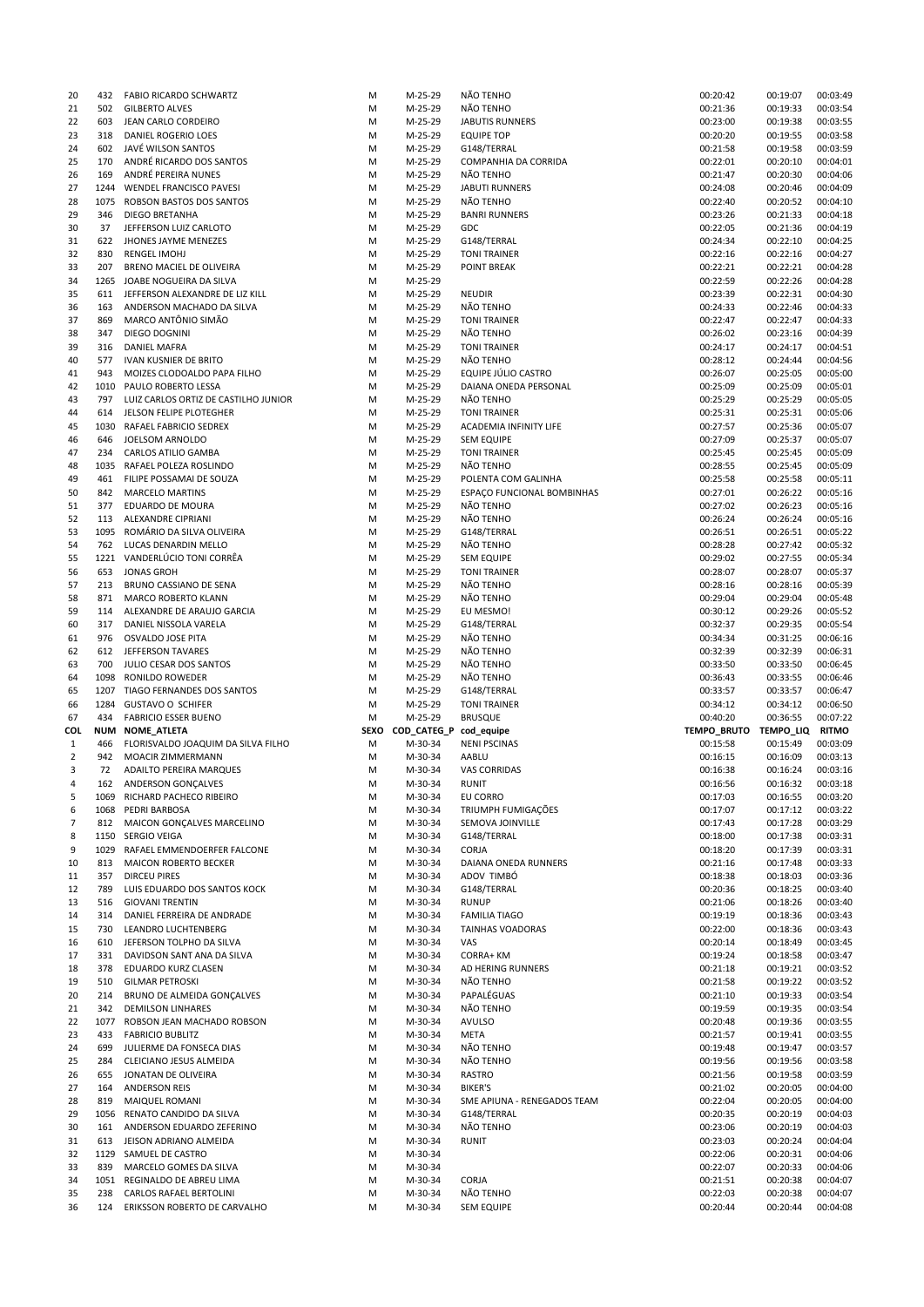| 37           | 363         | DOUGLAS JUNIOR LEITE                                            | M           | M-30-34                | COMPANHIA DA CORRIDA              | 00:23:03              | 00:21:06             | 00:04:13             |
|--------------|-------------|-----------------------------------------------------------------|-------------|------------------------|-----------------------------------|-----------------------|----------------------|----------------------|
| 38           | 10          | CARLOS ALBERTO EROSSELLI                                        | M           | M-30-34                | GDC                               | 00:24:09              | 00:21:07             | 00:04:13             |
| 39           | 442         | FELIPE SENCI C. DE SIQUEIRA                                     | M           | M-30-34                | <b>ADHERING RUNNERS</b>           | 00:23:08              | 00:21:08             | 00:04:13             |
| 40           | 658         | JORGE ANDRÉ NEGHERBON                                           | M           | M-30-34                | PÉ NA TABUA/ BANCO DO VALE        | 00:21:12              | 00:21:12             | 00:04:14             |
| 41           | 849         | MARCELO SAN M. ALMEIDA                                          | M           | M-30-34                | <b>RUNIT</b>                      | 00:24:13              | 00:21:31             | 00:04:18             |
| 42           | 112         | ALEXANDRE BOLOGNINI                                             | M           | M-30-34                | NÃO TENHO                         | 00:23:04              | 00:21:33             | 00:04:18             |
| 43           | 1204        | THIAGO FAGNER DE AMORIM                                         | M           | M-30-34                | DAIANA ONEDA RUNNERS              | 00:21:43              | 00:21:43             | 00:04:20             |
|              | 1086        | RODRIGO VIEIRA                                                  |             | M-30-34                | NÃO TENHO                         | 00:22:14              | 00:21:46             | 00:04:21             |
| 44           |             |                                                                 | M           |                        |                                   |                       |                      |                      |
| 45           | 90          | <b>ADRIANO SCHEUER</b>                                          | M           | M-30-34                | <b>FARO</b>                       | 00:22:48              | 00:21:47             | 00:04:21             |
| 46           | 914         | <b>MARTIN WAGNER</b>                                            | M           | M-30-34                | E.T.E.                            | 00:23:02              | 00:22:02             | 00:04:24             |
| 47           |             | 1220 PABOLO DA COSTA                                            | M           | M-30-34                | <b>SEM EQUIPE</b>                 | 00:24:57              | 00:22:20             | 00:04:27             |
| 48           |             | 1208 TONI TRAINER                                               | M           | M-30-34                | <b>TONI TRAINER</b>               | 00:22:22              | 00:22:22             | 00:04:28             |
| 49           | 457         | <b>FERNANDO PEREIRA</b>                                         | M           | M-30-34                | <b>RUNIT</b>                      | 00:22:33              | 00:22:33             | 00:04:30             |
| 50           | 278         | CLÁUDIO DA SILVA MACHADO                                        | M           | M-30-34                | NÃO TENHO                         | 00:25:05              | 00:22:34             | 00:04:30             |
| 51           | 421         | <b>EVANDRO DUNKA</b>                                            | M           | M-30-34                | NÃO TENHO                         | 00:25:50              | 00:22:43             | 00:04:32             |
|              |             |                                                                 |             |                        |                                   |                       |                      |                      |
| 52           | 772         | <b>LUCAS ZENI</b>                                               | M           | M-30-34                | <b>RUNIT</b>                      | 00:22:45              | 00:22:45             | 00:04:33             |
| 53           | 104         | ALESSANDRO NICOLO DELL AIRA                                     | M           | M-30-34                | <b>FW CORRIDAS</b>                | 00:25:30              | 00:22:46             | 00:04:33             |
| 54           | 415         | <b>ERICO VIEIRA</b>                                             | M           | M-30-34                | NÃO TENHO                         | 00:26:13              | 00:23:04             | 00:04:36             |
| 55           |             | 1159 SILVANO MARCON DANDOLINI                                   | M           | M-30-34                | AD HERING BLUMENAU                | 00:23:12              | 00:23:12             | 00:04:38             |
| 56           | 1092        | ROGERIO TOMIO                                                   | M           | M-30-34                | <b>TONI TRAINER</b>               | 00:23:23              | 00:23:23             | 00:04:40             |
| 57           | 80          | <b>ADILSON BARBOSA</b>                                          | M           | M-30-34                | G148/TERRAL                       | 00:23:47              | 00:23:26             | 00:04:40             |
| 58           | 369         |                                                                 | M           | M-30-34                |                                   | 00:23:41              | 00:23:41             | 00:04:43             |
|              |             | <b>EDERSON COSTA</b>                                            |             |                        | <b>SPF RUNNING</b>                |                       |                      |                      |
| 59           | 495         | GEOVANI PEREIRA DA SILVA                                        | M           | M-30-34                | G148/TERRAL                       | 00:27:00              | 00:23:42             | 00:04:44             |
| 60           | 1028        | RAFAEL DE SOUZA                                                 | M           | M-30-34                | VAS                               | 00:23:50              | 00:23:50             | 00:04:45             |
| 61           | 1003        | PAULO EGYDIO BERKENBROCK                                        | M           | M-30-34                | <b>BERKENBROCK</b>                | 00:25:39              | 00:23:53             | 00:04:46             |
| 62           |             | 1004 PAULO FERNANDO ZOREK                                       | M           | M-30-34                | <b>TONI TRAINER</b>               | 00:24:11              | 00:24:11             | 00:04:49             |
| 63           | 115         | ALEXANDRE DO NASCIMENTO                                         | M           | M-30-34                | NÃO TENHO                         | 00:26:06              | 00:24:13             | 00:04:50             |
| 64           | 455         | <b>FERNANDO LUIZ BELLO</b>                                      | M           | M-30-34                | DAIANA ONEDA RUNNERS              | 00:24:18              | 00:24:18             | 00:04:51             |
|              |             |                                                                 |             |                        |                                   |                       |                      |                      |
| 65           | 844         | MARCELO NERI PEREIRA                                            | M           | M-30-34                | EQUIPE CSLI - 100% OLARIA         | 00:25:11              | 00:24:26             | 00:04:52             |
| 66           | 592         | JANDER ANTÔNIO PINHA                                            | M           | M-30-34                | <b>EQUIPE TOP</b>                 | 00:25:04              | 00:24:28             | 00:04:53             |
| 67           | 305         | <b>CYRIO RODRIGUES NETO</b>                                     | M           | M-30-34                | NÃO TENHO                         | 00:26:19              | 00:24:43             | 00:04:56             |
| 68           | 872         | EDSON DE SOUZA                                                  | M           | M-30-34                | <b>SEM EQUIPE</b>                 | 00:24:54              | 00:24:54             | 00:04:58             |
| 69           | 741         | LEO FELIPE AMARAL SENGER                                        | M           | M-30-34                | NÃO TENHO                         | 00:27:26              | 00:24:59             | 00:04:59             |
| 70           | 349         | DIEGO MURILO VARGAS                                             | M           | M-30-34                | <b>ACADEMIA INFINITY LIFE</b>     | 00:27:42              | 00:25:15             | 00:05:03             |
|              |             |                                                                 |             |                        |                                   |                       |                      |                      |
| 71           | 1084        | RODRIGO RIBEIRO MONIN                                           | M           | M-30-34                | <b>RUNIT</b>                      | 00:25:16              | 00:25:16             | 00:05:03             |
| 72           | 351         | DIEGO RAMON VALLE VITAL                                         | M           | M-30-34                | NÃO TENHO                         | 00:25:22              | 00:25:22             | 00:05:04             |
| 73           |             | 1162 SILVONEI SILVA                                             | M           | M-30-34                | G148/TERRAL                       | 00:25:35              | 00:25:35             | 00:05:06             |
| 74           | 734         | <b>LEANDRO RAFAEL</b>                                           | M           | M-30-34                | <b>RUNIT</b>                      | 00:25:43              | 00:25:43             | 00:05:08             |
| 75           | 854         | MARCELO WIPPEL DA SILVA                                         | M           | M-30-34                | <b>UNIRUNNERS</b>                 | 00:25:56              | 00:25:56             | 00:05:10             |
| 76           | 965         | NILSON ROBERTO VIEIRA SCHAICH                                   | M           | M-30-34                | NÃO TENHO                         | 00:26:05              | 00:26:05             | 00:05:12             |
| 77           | 364         | DOUGLAS K. CINTRA                                               | M           | M-30-34                | <b>TONI TRAINER</b>               | 00:26:15              | 00:26:15             | 00:05:15             |
|              |             |                                                                 |             |                        |                                   |                       |                      |                      |
| 78           | 229         | CARLOS ALEXANDRE DE O. BITTENCURT                               | M           | M-30-34                | <b>RUNIT</b>                      | 00:26:26              | 00:26:26             | 00:05:16             |
| 79           | 1292        | <b>EDER NASCIMENTO</b>                                          | M           | M-30-34                |                                   | 00:26:36              | 00:26:36             | 00:05:19             |
| 80           | 348         | DIEGO JOÃO VENTURA                                              | M           | M-30-34                | TAINHAS VOADORAS                  | 00:28:31              | 00:26:44             | 00:05:20             |
| 81           | 42          | JORGE GONÇALVES DA SILVA                                        | M           | M-30-34                | GDC                               | 00:27:24              | 00:26:55             | 00:05:22             |
| 82           | 381         | EDUARDO V. DE SOUZA                                             | M           | M-30-34                | <b>TONI TRAINER</b>               | 00:27:20              | 00:27:20             | 00:05:27             |
| 83           | 475         | FRANCISCO EDUARDO JOHANNSEN                                     | м           | M-30-34                | NÃO TENHO                         | 00:29:30              | 00:27:30             | 00:05:30             |
| 84           | 1020        | PITER ARAUJO                                                    | M           | M-30-34                | PRIDE WAY                         | 00:28:58              | 00:27:38             | 00:05:31             |
|              |             |                                                                 |             |                        |                                   |                       |                      |                      |
| 85           | 414         | <b>ERICK DOMATOS</b>                                            | M           | M-30-34                | NÃO TENHO                         | 00:27:51              | 00:27:51             | 00:05:34             |
| 86           | 458         | FERNANDO R.W. DE OLIVEIRA                                       | M           | M-30-34                | FW CORRIDAS & CAMINHADAS          | 00:31:21              | 00:28:45             | 00:05:45             |
| 87           | 838         | MARCELO DE SOUZA                                                | M           | M-30-34                | HIDRATAMOS COM CERVEJA            | 00:29:25              | 00:29:25             | 00:05:52             |
| 88           | 368         | EDER CALIXTO GONCALVES                                          | M           | M-30-34                | <b>RUNIT</b>                      | 00:29:48              | 00:29:48             | 00:05:57             |
| 89           |             | 1198 THALES MOLINARI                                            | M           | M-30-34                | HIDRATAMOS COM CERVEJA            | 00:29:55              | 00:29:55             | 00:05:58             |
| 90           | 423         | <b>EZEQUIEL LOURENCI</b>                                        | M           | M-30-34                | <b>RUNIT</b>                      | 00:30:07              | 00:30:07             | 00:06:01             |
| 91           |             | 1247 WILLIAM FAGUNDES                                           | M           | M-30-34                | <b>RUNIT</b>                      | 00:30:17              | 00:30:17             | 00:06:03             |
|              |             |                                                                 |             |                        |                                   |                       |                      |                      |
| 92           | 732         | LEANDRO OCHOZCI                                                 | M           | M-30-34                | VAS                               | 00:30:19              | 00:30:19             | 00:06:03             |
| 93           | 435         | FABRICIO LEOCADIO BAGGIO DE ALMEIDA                             | M           | M-30-34                | NÃO TENHO                         | 00:30:22              | 00:30:22             | 00:06:04             |
| 94           | 440         | FELIPE BATISTON CORREA                                          | M           | M-30-34                | <b>RUNIT</b>                      | 00:30:26              | 00:30:26             | 00:06:04             |
| 95           | 1067        | RICARDO ZANELLA QUINTO                                          | M           | M-30-34                | NÃO TENHO                         | 00:30:42              | 00:30:42             | 00:06:08             |
| 96           | 1202        | THIAGO BETTEGA LINARES                                          | M           | M-30-34                | PERFORMANCE                       | 00:33:07              | 00:30:49             | 00:06:09             |
| 97           | 52          | MATHEUS DE SOUZA BIOLCHIM GONÇALVES                             | M           | M-30-34                | <b>GDC</b>                        | 00:31:44              | 00:31:44             | 00:06:20             |
| 98           | 536         | <b>GREGORY PETTER DOS SANTOS</b>                                | M           | M-30-34                | RUN CLASS TIME                    | 00:32:19              | 00:32:19             | 00:06:27             |
|              |             |                                                                 |             |                        |                                   |                       |                      |                      |
| 99           | 728         | LEANDRO BARBOSA                                                 | M           | M-30-34                | <b>RUNIT</b>                      | 00:32:45              | 00:32:45             | 00:06:33             |
| 100          | 780         | LUCIANO AUGUSTO ALVES DE CARVALHO                               | M           | M-30-34                | NÃO TENHO                         | 00:33:29              | 00:33:29             | 00:06:41             |
| 101          | 729         | <b>LEANDRO FERRO MARTINS</b>                                    | M           | M-30-34                | <b>RUNIT</b>                      | 00:33:32              | 00:33:32             | 00:06:42             |
| 102          | 851         | MARCELO SILVA DE SOUZA                                          | M           | M-30-34                | NÃO TENHO                         | 00:37:07              | 00:33:48             | 00:06:45             |
| 103          | 932         | MICHEL NASCIMENTO                                               | M           | M-30-34                | <b>MOVING BODY</b>                | 00:35:52              | 00:33:55             | 00:06:46             |
| 104          | 931         | MICHEL CRISTOFOLINI                                             | M           | M-30-34                | <b>RUNIT</b>                      | 00:35:28              | 00:35:28             | 00:07:05             |
| 105          | 843         | MARCELO MENDES DOLZAN                                           | M           | M-30-34                | <b>RUNIT</b>                      | 00:36:22              | 00:36:22             | 00:07:16             |
|              |             |                                                                 |             |                        |                                   |                       |                      |                      |
| 106          | 480         | FREDERICO LUIS ARAÚJO DE CARVALHO                               | M           | M-30-34                | <b>RUNIT</b>                      | 00:38:57              | 00:36:24             | 00:07:16             |
| 107          | 422         | <b>EVANDRO LIMA CARLOS</b>                                      | M           | M-30-34                | NÃO TENHO                         | 00:37:16              | 00:37:16             | 00:07:27             |
| 108          | 296         | CRISTHIAN DA SILVA                                              | M           | M-30-34                | POINT BREAK                       | 00:38:13              | 00:38:13             | 00:07:38             |
| 109          | 166         | ANDRÉ DOS SANTOS                                                | M           | M-30-34                | <b>TONI TRAINER</b>               | 00:38:30              | 00:38:30             | 00:07:42             |
| 110          |             | <b>FABIO ELIAS DOS SANTOS</b>                                   | M           | M-30-34                | ESPAÇO FUNCIONAL BOMBINHAS        | 00:40:21              | 00:39:40             | 00:07:55             |
| COL          | 431         |                                                                 | <b>SEXO</b> | COD_CATEG_P cod_equipe |                                   | TEMPO_BRUTO TEMPO_LIQ |                      | <b>RITMO</b>         |
|              | <b>NUM</b>  |                                                                 |             | M-35-39                | TERROR DA MONTANHA/MN ASSESSORIA  | 00:15:49              | 00:15:48             | 00:03:07             |
|              |             | <b>NOME_ATLETA</b>                                              |             |                        |                                   |                       |                      |                      |
| $\mathbf{1}$ | 253         | CEZAR ALONSO DE OLIVEIRA                                        | M           |                        |                                   |                       |                      |                      |
| 2            | 400         | ELISEU DA SILVA                                                 | М           | M-35-39                | <b>FAMILIA TIAGO</b>              | 00:16:18              | 00:16:18             | 00:03:15             |
| 3            | 661         | JORGE LUIS FERREIRA                                             | M           | M-35-39                | CAFÉ LONTRINHA & EVOLUÇÃO ALARMES | 00:16:36              | 00:16:33             | 00:03:18             |
| 4            | 665         | JOSÉ ALTANIR DA SILVA                                           | M           | M-35-39                |                                   | 00:17:20              | 00:17:08             | 00:03:25             |
| 5            | 6           | ANDERSON APARECIDO DA SILVA SOUZA                               | M           | M-35-39                | <b>GDC</b>                        | 00:17:35              | 00:17:15             | 00:03:27             |
| 6            | 198         | ARTHUR MARCEL DE SOUZA                                          | M           | M-35-39                | E-FRETE / PRIDEWAY                | 00:17:49              | 00:17:18             | 00:03:29             |
| 7            | 289         |                                                                 |             |                        |                                   |                       |                      |                      |
|              |             | <b>CLEITON LUIZ TAMAZZIA</b>                                    | M           | M-35-39                | IMS VIAGENS E TURISMO             | 00:17:48              | 00:17:31             | 00:03:30             |
| 8            | 524         | <b>GIVANILDO GONÇALVES</b>                                      | M           | M-35-39                | NÃO TENHO                         | 00:17:37              | 00:17:37             | 00:03:31             |
| 9<br>10      | 453<br>1082 | FERNANDO GONÇALVES MARCELINO<br>RODRIGO JOSE FERNANDES MEDEIROS | M<br>M      | M-35-39<br>M-35-39     | NÃO TENHO<br>EU CORRO             | 00:18:08<br>00:18:13  | 00:17:44<br>00:18:04 | 00:03:32<br>00:03:36 |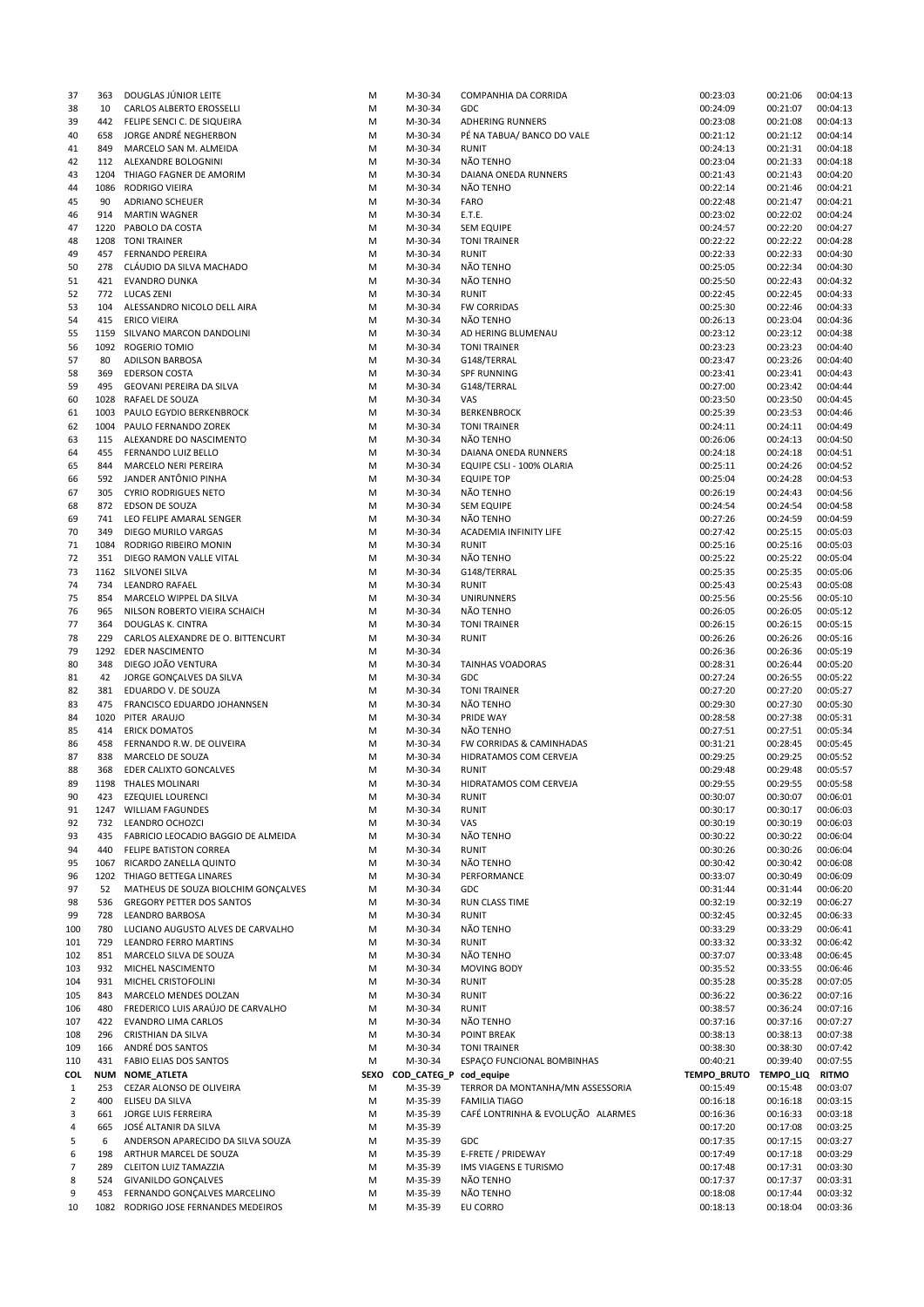| 11           | 232        | CARLOS ALEXANDRE PINHEIRO LOPES                            | M      | M-35-39            | LOCO NO BELA VISTA                             | 00:19:25                    | 00:18:13             | 00:03:38             |
|--------------|------------|------------------------------------------------------------|--------|--------------------|------------------------------------------------|-----------------------------|----------------------|----------------------|
| 12           |            | 1295 TARÇO GONCALVES SOARES                                | M      | M-35-39            |                                                | 00:18:46                    | 00:18:20             | 00:03:39             |
| 13           | 545        | HALAN CORDOBA DE LIZ                                       | M      | M-35-39            | PAPALÉGUAS/SURF RUN                            | 00:18:47                    | 00:18:29             | 00:03:41             |
| 14           | 1081       | RODRIGO FAVERO                                             | M      | M-35-39            | COMPANHIA DA CORRIDA                           | 00:19:23                    | 00:18:39             | 00:03:43             |
| 15           | 648        | JOHNES MARCES KREMPKE                                      | M      | M-35-39            | <b>CORJA</b>                                   | 00:19:29                    | 00:18:42             | 00:03:44             |
| 16<br>17     | 171<br>474 | ANDRE SILVA SCHEAD DOS SANTOS<br>FRANCISCO BEZERRA SEGUNDO | M<br>M | M-35-39<br>M-35-39 | <b>GRUPO RUN IT</b><br>PÃES VITÓRIA MOSSORÓ RN | 00:19:07<br>00:19:45        | 00:18:44<br>00:18:45 | 00:03:44<br>00:03:45 |
| 18           | 413        | ENIO SIMÕES VINAGRE                                        | M      | M-35-39            | NÃO TENHO                                      | 00:21:23                    | 00:18:46             | 00:03:45             |
| 19           | 464        | <b>FLAVIO CAVALHERI</b>                                    | M      | M-35-39            | <b>ASCURRA</b>                                 | 00:19:56                    | 00:19:00             | 00:03:48             |
| 20           | 450        | <b>FERNANDO BIAZUS</b>                                     | M      | M-35-39            | NÃO TENHO                                      | 00:19:40                    | 00:19:05             | 00:03:48             |
| 21           | 251        | <b>CESAR AUGUSTO SCHAPPO</b>                               | M      | M-35-39            | ARRAZANTY FITNESS                              | 00:19:32                    | 00:19:16             | 00:03:51             |
| 22           |            | 1232 VICTOR YURI LETCHINIA                                 | M      | M-35-39            | <b>AVULSO</b>                                  | 00:19:35                    | 00:19:18             | 00:03:51             |
| 23           | 302        | CRISTIANO LUIZ DE CARVALHO                                 | M      | M-35-39            | EQUIPE SEMOVA JOINVILLE                        | 00:21:52                    | 00:19:20             | 00:03:51             |
| 24           | 130        | ALLAN LEONARDO VIEIRA                                      | M      | M-35-39            | <b>BOO ACADEMIA</b>                            | 00:21:08                    | 00:19:26             | 00:03:52             |
| 25           | 330        | DAVID J. GOULART                                           | M      | M-35-39            | <b>MOVING BODY</b>                             | 00:21:31                    | 00:19:34             | 00:03:54             |
| 26           | 873        | MARCOS ANTONIO CORREA                                      | M      | M-35-39            | <b>IBIS</b>                                    | 00:22:47                    | 00:19:39             | 00:03:55             |
| 27           | 233        | <b>CARLOS ANDRE ROSSI</b>                                  | M      | M-35-39            | CORRAMAISKM                                    | 00:22:56                    | 00:19:40             | 00:03:55             |
| 28           | 702        | JULIO M. NISHINO JR.                                       | M      | M-35-39            | <b>CPH BRASIL</b>                              | 00:21:15                    | 00:19:43             | 00:03:56             |
| 29           | 459        | FERNANDO SERRA CORADO                                      | M      | M-35-39            | NÃO TENHO                                      | 00:20:08                    | 00:19:51             | 00:03:58             |
| 30           | 784        | LUCINEI DE CAMPOS MORAES                                   | M      | M-35-39            | NÃO TENHO                                      | 00:23:13                    | 00:20:26             | 00:04:04             |
| 31           | 1261       | <b>RAFAEL BOTTON</b>                                       | M      | M-35-39            |                                                | 00:21:13                    | 00:20:41             | 00:04:07             |
| 32           | 608        | JEAN RODRIGO DE OLIVEIRA                                   | M      | M-35-39            | NÃO TENHO                                      | 00:20:47                    | 00:20:47             | 00:04:09             |
| 33           | 918        | <b>MAURICIO COSTA</b>                                      | M      | M-35-39            | <b>STUDIO TRAMA</b>                            | 00:24:14                    | 00:20:49             | 00:04:09             |
| 34           | 1293       | <b>GILBERTO VIEIRA</b>                                     | M      | M-35-39            |                                                | 00:22:49                    | 00:20:52             | 00:04:10             |
| 35           | 50         | <b>MARCIANO</b>                                            | M      | M-35-39            | GDC                                            | 00:21:40                    | 00:21:00             | 00:04:12             |
| 36           | 1060       | RICARDO DA COSTA PEREIRA                                   | M      | M-35-39            | FW CORRIDAS & CAMINHADAS                       | 00:23:49                    | 00:21:07             | 00:04:13             |
| 37           | 923        | MAXMILIA DE OLIVEIRA PEREIRA<br><b>DANIEL LIMA</b>         | M      | M-35-39            | NÃO TENHO                                      | 00:22:17                    | 00:21:20             | 00:04:15<br>00:04:15 |
| 38<br>39     | 315<br>116 | ALEXANDRE ZULIAN                                           | M<br>M | M-35-39<br>M-35-39 | G148/TERRAL<br>CASA DAS CHAVES                 | 00:23:51<br>00:22:56        | 00:21:20<br>00:21:25 | 00:04:16             |
| 40           | 188        | ANTÔNIO MARCOS ALVES                                       | M      | M-35-39            | ADOV TIMBÓ                                     | 00:22:44                    | 00:21:37             | 00:04:19             |
| 41           | 1014       | PEDRO REIS JUNIOR                                          | M      | M-35-39            | RUNIT / ART LASER                              | 00:21:49                    | 00:21:39             | 00:04:19             |
| 42           | 513        | <b>GILSON HORSTMANN</b>                                    | M      | M-35-39            | <b>EQUIPE TOP</b>                              | 00:22:11                    | 00:21:45             | 00:04:21             |
| 43           | 30         | ERNANDES CABRAL DA SILVA                                   | M      | M-35-39            | GDC                                            | 00:22:49                    | 00:21:57             | 00:04:23             |
| 44           | 355        | DIONEI MARCELO REINERT                                     | M      | M-35-39            | <b>BOO ACADEMIA</b>                            | 00:23:50                    | 00:22:08             | 00:04:25             |
| 45           | 54         | MAURÍCIO TASINAFO SILVA                                    | M      | M-35-39            | GDC                                            | 00:25:51                    | 00:22:53             | 00:04:34             |
| 46           |            | 1032 RAFAEL JONAS DAHLKE                                   | M      | M-35-39            | NÃO TENHO                                      | 00:25:25                    | 00:23:08             | 00:04:37             |
| 47           | 58         | PAULO ROBERTO GONÇALVES                                    | M      | M-35-39            | GDC                                            | 00:25:19                    | 00:23:27             | 00:04:41             |
| 48           | 654        | JONAS LUCHTEMBERG                                          | M      | M-35-39            | <b>RUNIT</b>                                   | 00:24:20                    | 00:23:41             | 00:04:51             |
| 49           | 118        | ALEXSANDRO REGES DE SOUZA                                  | M      | M-35-39            | NÃO TENHO                                      | 00:25:42                    | 00:24:06             | 00:04:49             |
| 50           | 634        | JOAO FRANCISCO SIEGEL                                      | M      | M-35-39            | <b>SEM EQUIPE</b>                              | 00:24:29                    | 00:24:29             | 00:04:53             |
| 51           | 629        | JOAO CARLOS D. SAMPAIO                                     | M      | M-35-39            | RUN CLASS TIME                                 | 00:24:36                    | 00:24:36             | 00:04:55             |
| 52           | 293        | <b>CLEVERSON FELIPE</b>                                    | M      | M-35-39            | <b>POINT BREAK</b>                             | 00:24:37                    | 00:24:37             | 00:04:55             |
| 53           | 208        | BRIDENOR TRIGUEIRO COSTA NETO                              | M      | M-35-39            | NÃO TENHO                                      | 00:28:19                    | 00:24:56             | 00:04:58             |
| 54           | 698        | JULIANO REULES CORRÊA                                      | M      | M-35-39            | NÃO TENHO                                      | 00:25:58                    | 00:24:59             | 00:04:59             |
| 55           |            | 1117 RUBENS GIESELER JUNIOR                                | M      | M-35-39            | NÃO TENHO                                      | 00:25:28                    | 00:25:28             | 00:05:05             |
| 56           | 280        | CLAUDIO LOPES DE OLIVEIRA                                  | M      | M-35-39            | NÃO POSSUI                                     | 00:25:30                    | 00:25:30             | 00:05:06             |
| 57           | 43         | JOSÉ FABIO FERREIRA DA SILVA                               | M      | M-35-39            | GDC                                            | 00:26:19                    | 00:25:33             | 00:05:06             |
| 58           | 672        | JOSÉ RICARDO DE MIRANDA                                    | M      | M-35-39            | CADO E JAQUE                                   | 00:27:33                    | 00:25:49             | 00:05:09             |
| 59           | 248        | CÉLIO ROBERTO GAMA SILVA                                   | M      | M-35-39            | ADOV TIMBÓ                                     | 00:25:56                    | 00:25:56             | 00:05:10             |
| 60           | 75<br>980  | ADEMAR LÚCIO MACHADO COELHO<br>PABLITO DEMONTI             | M      | M-35-39            | <b>SEM EQUIPE</b>                              | 00:26:01<br>00:27:45        | 00:26:01             | 00:05:12<br>00:05:12 |
| 61<br>62     | 1280       | <b>ROGER MARTINS</b>                                       | M<br>M | M-35-39<br>M-35-39 | COMPANHIA DA CORRIDA                           | 00:26:13                    | 00:26:02<br>00:26:13 | 00:05:14             |
| 63           | 102        | <b>ALESSANDRO CERVI</b>                                    | M      | M-35-39            | <b>TONI TRAINER</b>                            | 00:26:34                    | 00:26:34             | 00:05:18             |
| 64           |            | 1097 RONA DOMINGOS SILVEIRA                                | M      | M-35-39            | RUNIT                                          | 00:29:29                    | 00:26:51             | 00:05:22             |
| 65           | 504        | GILBERTO CARLOS SILVEIRA DE AVILA                          | M      | M-35-39            | NÃO TENHO                                      | 00:26:54                    | 00:26:54             | 00:05:22             |
| 66           | 736        | LEAONARDO M. PEDRO                                         | M      | M-35-39            | RUNIT                                          | 00:29:43                    | 00:27:02             | 00:05:24             |
| 67           | 926        | MAYCON DA COSTA CARVALHO                                   | M      | M-35-39            | NÃO TENHO                                      | 00:29:01                    | 00:27:10             | 00:05:25             |
| 68           | 845        | MARCELO PISSETTI MACHADO                                   | M      | M-35-39            | RUN CLASS TIME                                 | 00:27:27                    | 00:27:27             | 00:05:29             |
| 69           | 81         | <b>ADILSON INACIO</b>                                      | M      | M-35-39            | NÃO TENHO                                      | 00:31:09                    | 00:27:48             | 00:05:33             |
| 70           |            | 1019 PIERRE DEMONTI                                        | M      | M-35-39            | NÃO TENHO                                      | 00:28:15                    | 00:28:15             | 00:05:39             |
| 71           | 1074       | ROBERTO VIEIRA DE JESUS                                    | M      | M-35-39            | GRUPO DE CORRIDA RUN UP                        | 00:28:21                    | 00:28:21             | 00:05:40             |
| 72           | 294        | CLIALDO JOSÉ FERREIRA JÚNIOR                               | M      | M-35-39            | HIDRATAMOS COM CERVEJA                         | 00:28:24                    | 00:28:24             | 00:05:40             |
| 73           | 105        | ALESSANDRO ONO                                             | M      | M-35-39            | NÃO TENHO                                      | 00:30:58                    | 00:28:38             | 00:05:43             |
| 74           | 230        | CARLOS ALEXANDRE FERREIRA                                  | M      | M-35-39            | RUN+ TEAM                                      | 00:28:52                    | 00:28:52             | 00:05:46             |
| 75           | 539        | <b>GUILHERME FELIPE</b>                                    | M      | M-35-39            |                                                | 00:29:04                    | 00:29:04             | 00:05:48             |
| 76           | 781        | LUCIANO DOS SANTOS                                         | M      | M-35-39            | VAS                                            | 00:29:15                    | 00:29:15             | 00:05:51             |
| 77           | 7          | ANDERSON DOS SANTOS                                        | M      | M-35-39            | GDC                                            | 00:30:11                    | 00:30:11             | 00:06:01             |
| 78           | 879        | MARCOS ROGÉRIO SUZUKI BELLUCCI                             | M      | M-35-39            | HIDRATAMOS NA CERVEJA                          | 00:30:23                    | 00:30:23             | 00:06:04             |
| 79           | 589        | JAMAL MOSTAFA                                              | M      | M-35-39            | <b>CORREDORES DO TERRAL</b>                    | 00:30:27                    | 00:30:27             | 00:06:05             |
| 80           | 477        | FRANCISCO ROBKENEDY NUNES SALDANHA                         | M      | M-35-39            | SESC ITAJAÍ                                    | 00:30:32                    | 00:30:32             | 00:06:06             |
| 81           | 187        | ANTONIO LEONIR DUARTE                                      | M      | M-35-39            |                                                | 00:31:52                    | 00:31:52             | 00:06:22             |
| 82           | 107        | ALEX PIERI ALBANAES                                        | M      | M-35-39            | <b>BEER RUNNER</b>                             | 00:33:32                    | 00:32:23             | 00:06:28             |
| 83           | 418<br>651 | ESMERALDINO JOÃO CARDOSO                                   | M      | M-35-39            | VAS                                            | 00:34:14                    | 00:34:14             | 00:06:50             |
| 84<br>85     | 258        | PAULO RICHARDSON NUNES IRMÃO<br><b>CHARLES STINGHEN</b>    | M<br>M | M-35-39<br>M-35-39 | <b>SEM EQUIPE</b><br><b>CORJA</b>              | 00:36:40<br>00:37:02        | 00:36:40<br>00:37:02 | 00:07:19<br>00:07:24 |
| 86           | 119        | ALEXSSANDRO DA SILVA                                       | M      | M-35-39            | NÃO TENHO                                      | 00:38:38                    | 00:37:52             | 00:07:34             |
| 87           |            | 1031 RAFAEL FELIPE MARCHIORI                               | M      | M-35-39            | RUNIT                                          | 00:38:46                    | 00:38:46             | 00:07:45             |
| 88           |            | 1173 STEPHANY AMORIM                                       | M      | M-35-39            | NÃO TENHO                                      | 00:39:24                    | 00:39:24             | 00:07:52             |
| 89           | 1144       | SERGIO DA SILVA SALES                                      | M      | M-35-39            | NÃO TENHO                                      | 00:43:41                    | 00:40:18             | 00:08:03             |
| COL          |            | NUM NOME_ATLETA                                            | SEXO   | COD_CATEG_P        | cod_equipe                                     | TEMPO_BRUTO TEMPO_LIQ RITMO |                      |                      |
| $\mathbf{1}$ | 420        | <b>EURICO MENDES</b>                                       | M      | M-40-44            | ACORJS/ATRIJAR/FME JARAGUÁ                     | 00:17:51                    | 00:17:42             | 00:03:32             |
| 2            | 628        | JOÃO BATISTA LOPES                                         | M      | M-40-44            | G148/TERRAL                                    | 00:18:43                    | 00:18:27             | 00:03:36             |
| 3            |            | 1091 ROGERIO RAMOS                                         | M      | M-40-44            | TIGRE EM AÇAO                                  | 00:19:14                    | 00:18:30             | 00:03:38             |
| 4            |            | 1213 VALDECIR CARDOSO                                      | M      | M-40-44            | <b>ATRICOR</b>                                 | 00:19:35                    | 00:19:20             | 00:03:48             |
| 5            | 863        | MÁRCIO ANTONIO FISCHER                                     | м      | M-40-44            |                                                | 00:21:54                    | 00:19:26             | 00:03:52             |
|              |            |                                                            |        |                    |                                                |                             |                      |                      |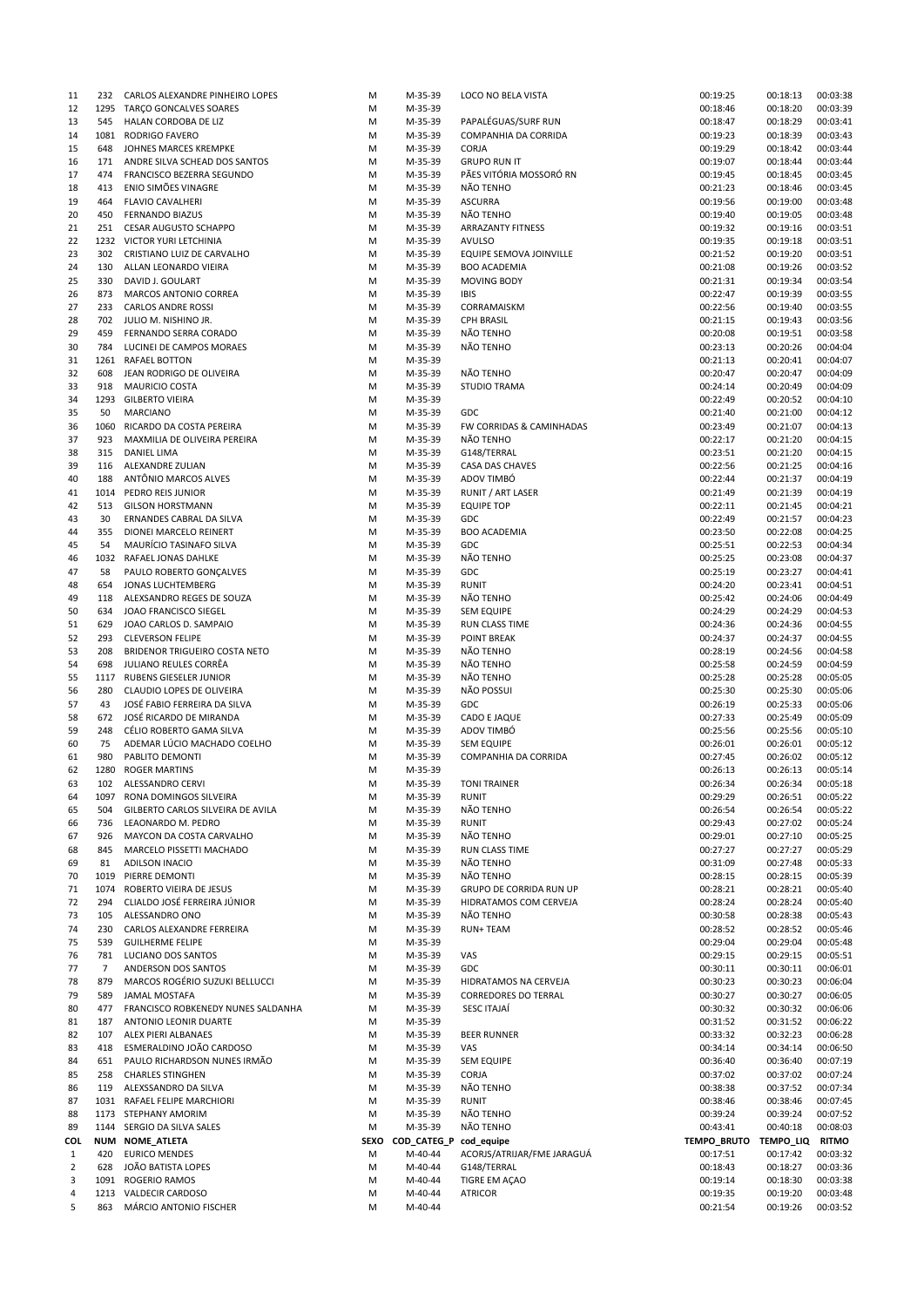| 6              | 604          | JEAN CARLO RAMOS                                       | M      | M-40-44                | <b>CPH BRASIL</b>                       | 00:20:03              | 00:19:30             | 00:03:54             |
|----------------|--------------|--------------------------------------------------------|--------|------------------------|-----------------------------------------|-----------------------|----------------------|----------------------|
| $\overline{7}$ |              | 1042 RAMIRO DIAS                                       | M      | M-40-44                | NÃO TENHO                               | 00:19:56              | 00:19:31             | 00:03:54             |
| 8              | 96           | ALDEMIR CEZARI DOS SANTOS                              | M      | M-40-44                | OFFICINALIS RUNNERS                     | 00:22:30              | 00:19:33             | 00:03:54             |
| 9              | 757          | LOURIVAL ANTUNES FRANÇA                                | M      | M-40-44                | TIGRE EM AÇÃO                           | 00:20:50              | 00:19:42             | 00:03:56             |
| 10             | 586          | JAIRO ALVES FERNANDES                                  | M      | M-40-44                | NÃO TENHO                               | 00:20:12              | 00:19:54             | 00:03:58             |
| 11             | 1052         | <b>REGIS GONÇALVES</b>                                 | M      | M-40-44                | INDIVIDUAL                              | 00:20:00              | 00:19:58             | 00:03:59             |
| 12             | 560          | HIDALGO DOS ANJOS                                      | M      | M-40-44                | <b>SPF RUNING</b>                       | 00:22:51              | 00:19:59             | 00:03:59             |
|                |              |                                                        |        |                        |                                         |                       |                      |                      |
| 13             | 1007         | PAULO NOGUEIRA DE OLIVEIRA                             | M      | M-40-44                | NÃO TENHO                               | 00:20:40              | 00:20:04             | 00:04:00             |
| 14             | 76           | <b>ADEMIR</b>                                          | M      | M-40-44                | NÃO TENHO                               | 00:21:24              | 00:20:04             | 00:04:00             |
| 15             | 697          | JULIANO RAMPELOTTI                                     | M      | M-40-44                | <b>BOOT CAMP</b>                        | 00:22:00              | 00:20:17             | 00:04:03             |
| 16             | 256          | CHARLES H. FISCHER                                     | M      | M-40-44                | <b>FISCHER RUN</b>                      | 00:22:03              | 00:20:34             | 00:04:06             |
| 17             | 1090         | ROGÉRIO PANDINI                                        | M      | M-40-44                | <b>EQUIPE TOP</b>                       | 00:21:13              | 00:20:40             | 00:04:07             |
| 18             | 1262         | MARCOS ROBERTO RAMOS                                   | M      | M-40-44                |                                         | 00:21:41              | 00:20:40             | 00:04:07             |
| 19             | 748          | LIBARDONI FRONZA                                       | M      | M-40-44                | <b>EQUIPE TOP</b>                       | 00:21:09              | 00:20:46             | 00:04:09             |
| 20             |              | 1275 HAMILTON LUIS SEDREZ                              | M      | M-40-44                |                                         | 00:23:20              | 00:20:48             | 00:04:09             |
|                |              |                                                        |        |                        |                                         |                       |                      |                      |
| 21             | 1146         | SERGIO LUIZ DE JESUS PEREIRA                           | M      | M-40-44                | AITRI/ FERNANDES                        | 00:21:11              | 00:21:11             | 00:04:13             |
| 22             | 788          | LUIS CARLOS LUCHTEMBERG                                | M      | M-40-44                | <b>BOOT CAMP BRASIL</b>                 | 00:22:56              | 00:21:14             | 00:04:14             |
| 23             | 605          | JEAN CARLOS HOELLER                                    | M      | M-40-44                |                                         | 00:21:27              | 00:21:18             | 00:04:15             |
| 24             | 186          | ANTONIO JOSE DE SIQUEIRA                               | M      | M-40-44                | NÃO TENHO                               | 00:24:23              | 00:21:23             | 00:04:16             |
| 25             | 28           | <b>ERICSSON VENZON</b>                                 | M      | M-40-44                | GDC                                     | 00:22:59              | 00:21:28             | 00:04:17             |
| 26             | 374          | <b>EDMIR LUIZ LINHARES</b>                             | M      | M-40-44                | <b>CLEITON COSTA</b>                    | 00:23:13              | 00:21:46             | 00:04:21             |
| 27             | 1063         | RICARDO LUIZ DEVIGILI                                  | M      | M-40-44                | ADOV TIMBÓ                              | 00:22:55              | 00:21:55             | 00:04:22             |
| 28             | 67           | VILMAR RODRIGUES APOLINÁRIO                            | M      | M-40-44                | GDC                                     | 00:22:27              | 00:22:19             | 00:04:27             |
|                |              |                                                        |        |                        |                                         |                       |                      |                      |
| 29             | 106          | <b>ALEX MAIA</b>                                       | M      | M-40-44                | <b>EQUIPE</b>                           | 00:24:31              | 00:22:22             | 00:04:28             |
| 30             | 110          | ALEXANDER BITTENCOURT                                  | M      | M-40-44                | CBSCORRIDA@GMAIL.COM                    | 00:24:38              | 00:23:18             | 00:04:39             |
| 31             | 82           | ADILSON PROTASIO LEITE                                 | M      | M-40-44                | NÃO TENHO                               | 00:23:25              | 00:23:25             | 00:04:40             |
| 32             | 281          | <b>CLAUDIO TOSO</b>                                    | M      | M-40-44                | <b>PROPRIO</b>                          | 00:23:53              | 00:23:32             | 00:04:42             |
| 33             |              | 1219 VALTER LUIZ BORBA                                 | M      | M-40-44                | TIGRE EM AÇÃO                           | 00:23:35              | 00:23:35             | 00:04:42             |
| 34             | 958          | NELTO DE JESUS DO NASCIMENTO                           | M      | M-40-44                | NÃO TENHO                               | 00:24:18              | 00:23:36             | 00:04:43             |
| 35             | 833          | MARCELO AUGUSTO DE ABREU                               | M      | M-40-44                | <b>RUN+ TEAM</b>                        | 00:25:59              | 00:24:36             | 00:04:55             |
| 36             | 1080         | RODRIGO ANDERLE                                        | M      | M-40-44                | <b>SPF RUNING</b>                       | 00:27:41              | 00:24:47             | 00:04:57             |
|                |              |                                                        |        |                        |                                         |                       |                      | 00:04:57             |
| 37             | 683          | JUAN RODRIGO EMERIM                                    | M      | M-40-44                | NÃO TENHO                               | 00:24:50              | 00:24:50             |                      |
| 38             |              | 1230 VICTOR LUIZ DE FARIAS                             | M      | M-40-44                | SEM                                     | 00:24:53              | 00:24:53             | 00:04:58             |
| 39             | 832          | MARCELO                                                | M      | M-40-44                | NÃO TENHO                               | 00:25:05              | 00:25:05             | 00:05:00             |
| 40             | 848          | <b>MARCELO RODRIGUES</b>                               | M      | M-40-44                | NÃO TENHO                               | 00:27:57              | 00:25:24             | 00:05:04             |
| 41             | 257          | <b>CHARLES KREMER</b>                                  | M      | M-40-44                | MOVING BODY                             | 00:27:58              | 00:25:49             | 00:05:09             |
| 42             |              | 1145 SERGIO KIST                                       | M      | M-40-44                | RUN CLASS TIME                          | 00:26:43              | 00:26:43             | 00:05:20             |
| 43             | 742          | LEONARDO GERMANO SOUZA SILVA                           | M      | M-40-44                | <b>EDUCATIVE</b>                        | 00:30:15              | 00:28:06             | 00:05:37             |
| 44             | 783          | LUCIMERE ULER SIQUELA                                  | M      | M-40-44                | RUN CLASS TIME                          | 00:28:13              | 00:28:13             | 00:05:38             |
|                |              |                                                        |        |                        |                                         |                       |                      |                      |
| 45             | 714          | <b>KAZUHIKO GUSHIKEN</b>                               | м      | M-40-44                | <b>EDUCATIVE</b>                        | 00:28:21              | 00:28:21             | 00:05:40             |
| 46             | 1282         | PEDRO EVANDRO ALVIN DE FARIA                           | M      | M-40-44                |                                         | 00:29:28              | 00:29:28             | 00:05:53             |
| 47             | 846          | MARCELO REZENDE DE MACEDO                              | M      | M-40-44                | NÃO TENHO                               | 00:29:31              | 00:29:31             | 00:05:54             |
|                |              |                                                        | M      | M-40-44                | NÃO TENHO                               | 00:31:26              | 00:31:26             | 00:06:16             |
| 48             | 847          | MARCELO RIBEIRO OKUBO                                  |        |                        |                                         |                       |                      |                      |
| 49             | 530          | <b>GLEYSON MARCOS BARBOSA</b>                          | M      | M-40-44                | NÃO TENHO                               | 00:32:21              | 00:32:21             | 00:06:28             |
|                | 1270         |                                                        |        |                        |                                         |                       |                      |                      |
| 50             |              | JOSINEI AP COELHO JACHOWICZ                            | M      | M-40-44                |                                         | 00:35:43              | 00:32:51             | 00:06:34             |
| 51             | 540          | GUILHERME OTTONI ZIMERMMANN                            | M      | M-40-44                | DAIANA ONEDA RUNNERS                    | 00:32:56              | 00:32:56             | 00:06:34             |
| 52             | 1260         | LEONARDO CAETANO                                       | M      | M-40-44                |                                         | 00:37:13              | 00:34:36             | 00:06:55             |
| 53             |              | 1259 WAGNER LUCIO                                      | M      | M-40-44                |                                         | 00:37:12              | 00:34:40             | 00:06:55             |
| COL            | <b>NUM</b>   | <b>NOME_ATLETA</b>                                     | SEXO   | COD_CATEG_P cod_equipe |                                         | TEMPO_BRUTO TEMPO_LIQ |                      | <b>RITMO</b>         |
| $\mathbf{1}$   | 941          | MIRIVALDO DO NASC. SOUZA                               | M      | M-45-49                | <b>CLINDEX</b>                          | 00:16:26              | 00:15:51             | 00:03:10             |
| 2              |              | 1227 VASMIRO ALVES                                     | M      | M-45-49                | VAS                                     | 00:17:22              | 00:17:13             | 00:03:26             |
| 3              | 663          | JORGE ONIR RODRIGUES DE LEMOS                          | M      | M-45-49                | EU CORRO                                | 00:18:13              | 00:17:57             | 00:03:35             |
| 4              |              | 1002 PAULINHO ROBERTO FURTADO                          | М      | M-45-49                | NÃO TENHO                               | 00:18:25              | 00:18:22             | 00:03:40             |
| 5              | 673          | JOSÉ ROBERTO CESAR PINHEIRO                            | M      | M-45-49                | COLÉGIO MARISTA SANTA MARIA             | 00:18:32              | 00:18:32             | 00:03:42             |
|                |              |                                                        |        |                        |                                         |                       |                      |                      |
| 6              | 408          | ELOIR VICENTE DE LIMA                                  | M      | M-45-49                | NÃO TENHO                               | 00:19:17              | 00:18:33             | 00:03:42             |
| 7              | 638          | JOÃO ODORIZZI                                          | M      | M-45-49                | PREF.M. DOUTOR PEDRINHO SC.             | 00:19:54              | 00:18:42             | 00:03:44             |
| 8              | 876          | MARCOS AURÉLIO DE SOUZA                                | M      | M-45-49                |                                         | 00:19:13              | 00:18:57             | 00:03:47             |
| 9              | 627          | JOÃO ARNOLDO ROMÃO                                     | M      | M-45-49                | EQUIPE CSLI - 100% OLARIA               | 00:19:43              | 00:19:27             | 00:03:53             |
| 10             | 1291         | SERGIO LUIZ ZIMMERMAM                                  | M      | M-45-49                |                                         | 00:23:00              | 00:19:34             | 00:03:54             |
| 11             | 506          | <b>GILBERTO MANOEL COINICK</b>                         | M      | M-45-49                | <b>FAMILIA TIAGO</b>                    | 00:20:26              | 00:19:52             | 00:03:58             |
| 12             | 974          | MARCELO ZIMMER                                         | м      | M-45-49                | <b>SEM EQUIPE</b>                       | 00:20:27              | 00:20:05             | 00:04:00             |
| 13             | 562          | HUMBERTO ANTONIO ZANIN                                 | M      | M-45-49                | DIVISASUL ATRICOR - ASSIS SUPERMERCADOS | 00:21:13              | 00:20:32             | 00:04:06             |
| 14             | 875          | MARCOS ANTONIO MOSER                                   | M      | M-45-49                | <b>CME ASCURRA</b>                      | 00:22:09              | 00:20:37             | 00:04:07             |
| 15             |              | 1142 SERGIO ARNOLD                                     | M      | M-45-49                | NÃO TENHO                               | 00:20:45              | 00:20:42             | 00:04:08             |
|                | 439          | <b>FAUSTO EGIDIO DAS LUZES</b>                         |        |                        |                                         |                       |                      |                      |
| 16             |              |                                                        | M      | M-45-49                | LOUCOS POR CORRIDAS / LARZAN UNIFORMES  | 00:22:33              | 00:20:46             | 00:04:09             |
| 17             | 971          | ODEMIR AUGUSTO DO CARMO                                | M      | M-45-49                | G148/TERRAL                             | 00:24:22              | 00:21:01             | 00:04:12             |
| 18             | 959          | NEUMANN EDSON EDGAR                                    | M      | M-45-49                | <b>TRES AMIGOS</b>                      | 00:22:12              | 00:21:15             | 00:04:15             |
| 19             | 1143         | <b>SERGIO BASTOS</b>                                   | M      | M-45-49                | PAPA-LÉGUAS                             | 00:25:14              | 00:21:54             | 00:04:22             |
| 20             | 417          | ERVINO SANDRO GERALDO                                  | M      | M-45-49                | TIGRE EM AÇÃO                           | 00:22:56              | 00:22:04             | 00:04:24             |
| 21             | 588          | <b>JAISON KIENEN</b>                                   | M      | M-45-49                | <b>EQUIPE TOP</b>                       | 00:22:22              | 00:22:05             | 00:04:24             |
| 22             | $\mathbf{1}$ | <b>ALBERTO ENCINAS</b>                                 | M      | M-45-49                | <b>GDC</b>                              | 00:23:33              | 00:22:21             | 00:04:28             |
| 23             | 578          | <b>IVAR LUNARDI JUNIOR</b>                             | М      | M-45-49                | SYNDEX                                  | 00:23:22              | 00:22:37             | 00:04:31             |
| 24             | 438          | FAUSTENIO JOÃO DOS SANTOS                              | M      | M-45-49                | G148/TERRAL                             | 00:26:32              | 00:23:39             | 00:04:43             |
| 25             | 836          | MARCELO CORREA RODRIGUES                               | M      | M-45-49                | EU CORRO                                | 00:24:04              | 00:23:43             | 00:04:44             |
|                |              |                                                        |        |                        |                                         |                       |                      |                      |
| 26             | 862          | MARCIO AGUIRRA                                         | M      | M-45-49                | <b>CORRA MAIS KM</b>                    | 00:24:39              | 00:24:13             | 00:04:50             |
| 27             | 679          | JOVINO DE SIQUEIRA NETO                                | М      | M-45-49                | NÃO TENHO                               | 00:24:51              | 00:24:51             | 00:04:58             |
| 28             | 165          | ANDRÉ CENI                                             | M      | M-45-49                | G148/TERRAL                             | 00:27:06              | 00:25:01             | 00:05:00             |
| 29             | 131          | ALZEMIR A RAFAEL                                       | M      | M-45-49                | NÃO TENHO                               | 00:26:45              | 00:25:59             | 00:05:11             |
| 30             | 820          | SIDNEI DO CAMPO COSTA                                  | М      | M-45-49                |                                         | 00:28:23              | 00:27:34             | 00:05:30             |
| 31             | 826          | MANOEL FERNANDO MOREIRA FILHO                          | м      | M-45-49                | RUN CLASS TIME                          | 00:27:51              | 00:27:51             | 00:05:34             |
| 32             | 796          | LUIZ ANTONIO DA SILVA                                  | M      | M-45-49                | <b>CAMBORD BORDADOS</b>                 | 00:29:04              | 00:29:04             | 00:05:48             |
| 33             | 59           | RENATO VIEIRA                                          | M      | M-45-49                | GDC                                     | 00:31:43              | 00:31:43             | 00:06:20             |
| 34             | 382          | EDVALDO AZEREDO DE ORNELAS                             | M      | M-45-49                |                                         |                       | 00:31:51             | 00:06:22             |
|                |              |                                                        |        |                        |                                         | 00:31:51              |                      |                      |
| 35<br>36       | 262          | <b>GILSON DA CAMARA</b><br>1240 WAGNER LUIZ DE MENEZES | M<br>M | M-45-49<br>M-45-49     | G148/TERRAL<br>CSLI - 100% OLARIA       | 00:35:01<br>00:38:51  | 00:31:51<br>00:35:30 | 00:06:22<br>00:07:06 |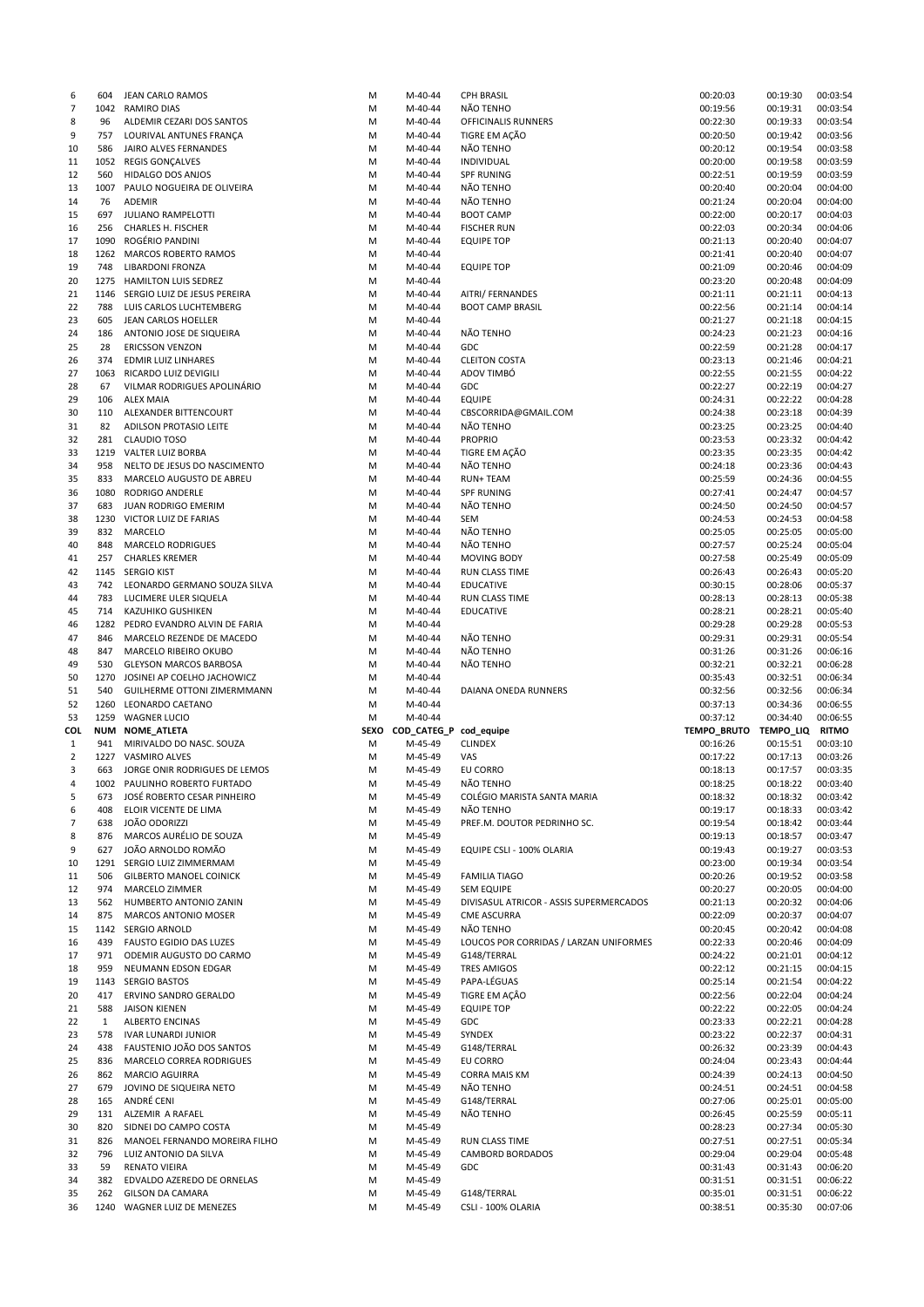| 37             | 831        | MARCELLO PETRELLI                         | М    | M-45-49                     | <b>POINT BREAK</b>                   | 00:37:15              | 00:37:15 | 00:07:27     |
|----------------|------------|-------------------------------------------|------|-----------------------------|--------------------------------------|-----------------------|----------|--------------|
| COL            |            | NUM NOME_ATLETA                           |      | SEXO COD_CATEG_P cod_equipe |                                      | TEMPO_BRUTO TEMPO_LIQ |          | <b>RITMO</b> |
| 1              | 1250       | WILMAR LUCAS DIAS                         | M    | M-50-54                     | SESI AMIGOS DA CORRIDA               | 00:18:54              | 00:17:55 | 00:03:34     |
| 2              | 354        | <b>DIMAS CAMPESTRINI</b>                  | М    | M-50-54                     | ADOV TIMBÓ                           | 00:18:55              | 00:18:15 | 00:03:39     |
| 3              | 624        | JILMAR HUMBERTO CHIARELLI                 | М    | M-50-54                     | <b>ASCURRA</b>                       | 00:19:37              | 00:18:25 | 00:03:40     |
| 4              | 1140       | SEBASTIAO DA CONCEICAO                    | M    | M-50-54                     | NÃO TENHO                            | 00:19:31              | 00:19:05 | 00:03:48     |
| 5              | 978        | <b>OTTO SCHUBERT</b>                      | М    | M-50-54                     | ADOV                                 | 00:19:37              | 00:19:08 | 00:03:49     |
| 6              |            | 1241 WANDERLEI JOÃO ZOCATELLI             | M    | M-50-54                     | NÃO TENHO                            | 00:20:58              | 00:19:15 | 00:03:51     |
| 7              | 195        | <b>ARLINDO SANDRI</b>                     | M    | M-50-54                     | ADOV TIMBÓ                           | 00:20:51              | 00:19:45 | 00:03:57     |
| 8              | 633        | JOÃO FRANCISCO CAPELLA                    | М    | M-50-54                     | CRISMARFLORICULTURA/ JF.CAPELLA      | 00:20:29              | 00:20:12 | 00:04:02     |
| 9              | 794        | LUIS GUSTAVO CERNIGOJ                     | M    | M-50-54                     | <b>STREET RUNNERS</b>                | 00:21:31              | 00:20:23 | 00:04:04     |
| 10             |            | 1276 JACKS SOBRINHO                       | M    | M-50-54                     |                                      | 00:24:14              | 00:21:19 | 00:04:15     |
| 11             | 1155       | SIDNEI ROBERTO STINGHEN                   | M    | M-50-54                     | SR STINGHEN ADVOCACIA                | 00:25:00              | 00:21:47 | 00:04:21     |
| 12             | 805        | LUIZ JOSÉ SEDREZ                          | M    | M-50-54                     | <b>RUNIT</b>                         | 00:24:50              | 00:21:48 | 00:04:21     |
| 13             | 508        | <b>GILMAR DA SILVA</b>                    | M    | M-50-54                     | <b>PMSC</b>                          | 00:24:26              | 00:22:00 | 00:04:24     |
| 14             | 200        | AVELINO VENÂNCIO SOARES                   | M    | M-50-54                     | <b>SEM EQUIPE</b>                    | 00:24:07              | 00:22:08 | 00:04:25     |
| 15             | 383        | <b>EGOMAR PROCHNOW</b>                    | M    | M-50-54                     | LOUCOS POR CORRIDAS                  | 00:24:22              | 00:22:33 | 00:04:30     |
| 16             | 792        | LUIS FERNANDO RIBEIRO ALVES               | M    | M-50-54                     | <b>AVULSO</b>                        | 00:24:46              | 00:22:46 | 00:04:33     |
| 17             | 182        | ANGELO JOAO TIAGO DE SOUZA                | M    | M-50-54                     | <b>FAMILIA TIAGO</b>                 | 00:23:05              | 00:23:00 | 00:04:36     |
|                | 79         |                                           | M    | M-50-54                     | NÃO TENHO                            | 00:23:05              |          | 00:04:36     |
| 18             | 548        | ADERBAL MORELLI JUNIOR                    |      |                             |                                      |                       | 00:23:05 |              |
| 19             |            | <b>HEITOR KILL</b>                        | M    | M-50-54                     | <b>NEUDIR</b>                        | 00:26:36              | 00:23:14 | 00:04:38     |
| 20             | 678        | JOVANI PADILHA DA SILVA                   | M    | M-50-54                     |                                      | 00:24:42              | 00:24:30 | 00:04:54     |
| 21             | 636        | JOAO GUILHERME PETTER                     | M    | M-50-54                     | NÃO TENHO                            | 00:25:57              | 00:24:31 | 00:04:54     |
| 22             | 1116       | ROVIER RAULINO CLAUDINO FRONZA            | М    | M-50-54                     | <b>EQUIPE TOP</b>                    | 00:25:17              | 00:24:34 | 00:04:54     |
| 23             | 975        | OSMAR FRANÇA ALVES                        | M    | M-50-54                     | NÃO TENHO                            | 00:27:39              | 00:25:08 | 00:05:01     |
| 24             | 1009       | PAULO ROBERTO LADWIG                      | M    | M-50-54                     | NÃO TENHO                            | 00:27:12              | 00:25:09 | 00:05:01     |
| 25             | 1073       | <b>ROBERTO RUSSI</b>                      | M    | M-50-54                     | VAS                                  | 00:25:41              | 00:25:41 | 00:05:07     |
| 26             | 973        | ONIVALDO DO CARMO (NEKA)                  | M    | M-50-54                     | G148/TERRAL                          | 00:28:07              | 00:25:42 | 00:05:08     |
| 27             | 499        | <b>GERSON LUIS FACHINI</b>                | M    | M-50-54                     | <b>FACHINI'S RUN</b>                 | 00:29:05              | 00:25:57 | 00:05:11     |
| 28             | 585        | JAIR CARLOS OLINEK                        | M    | M-50-54                     | NÃO TENHO                            | 00:28:03              | 00:26:16 | 00:05:15     |
| 29             | 587        | JAIRO MACIEL CARDOSO                      | M    | M-50-54                     | VAS                                  | 00:27:02              | 00:27:02 | 00:05:24     |
| 30             | 376        | EDUARDO AFONSO VINHOLI                    | M    | M-50-54                     | FW CORRIDAS & CAMINHADAS             | 00:30:06              | 00:27:20 | 00:05:27     |
| 31             | 1154       | SIDNEI MARCOS NAGEL                       | M    | M-50-54                     | NAGEL                                | 00:31:48              | 00:28:27 | 00:05:41     |
| 32             | 667        | JOSÉ ELIAS BORBA                          | M    | M-50-54                     | PAPALÉGUAS                           | 00:29:35              | 00:29:35 | 00:05:54     |
| 33             | 53         | MAURICIO BUSATTO CASAGRANDE               | M    | M-50-54                     | GDC                                  | 00:33:25              | 00:30:16 | 00:06:03     |
| 34             | 877        | <b>MARCOS CEZAR BUENO</b>                 | М    | M-50-54                     | RUN CLASS TIME                       | 00:36:14              | 00:32:53 | 00:06:34     |
|                | 1249       |                                           | M    |                             | <b>RUNIT</b>                         | 00:33:32              |          |              |
| 35             |            | WILLIAN CARVALHO LOPES                    |      | M-50-54                     |                                      |                       | 00:33:32 | 00:06:42     |
| 36             | 236        | CARLOS CESAR TAVARES                      | M    | M-50-54                     | NÃO TENHO                            | 00:33:40              | 00:33:40 | 00:06:43     |
| 37             | 185        | ANTONIO CLAUDIO GONCALVES                 | M    | M-50-54                     | ARRAZANTTY                           | 00:36:27              | 00:34:37 | 00:06:55     |
| 38             | 870        | MARCO AURÉLIO VILELA DE OLIVEIRA          | M    | M-50-54                     | VAS                                  | 00:40:41              | 00:40:41 | 00:08:07     |
| 39             | 451        | <b>FERNANDO GAVASSI</b>                   | M    | M-50-54                     | NÃO TENHO                            | 00:45:36              | 00:45:36 | 00:09:07     |
| COL            | <b>NUM</b> | NOME_ATLETA                               |      | SEXO COD_CATEG_P            | cod_equipe                           | TEMPO_BRUTO TEMPO_LIQ |          | <b>RITMO</b> |
| $\mathbf{1}$   | 367        | EDEGAR TIAGO DE SOUZA                     | M    | M-55-59                     | <b>FAMILIA TIAGO</b>                 | 00:19:21              | 00:18:45 | 00:03:45     |
| 2              | 725        | LAURO SIMÃO URBAINSKI                     | M    | M-55-59                     | ADOV TIMBÓ                           | 00:20:51              | 00:19:41 | 00:03:55     |
| 3              | 669        | JOSÉ OLIMPIO MIANNES                      | M    | M-55-59                     | <b>RUNIT</b>                         | 00:20:56              | 00:19:44 | 00:03:56     |
| 4              | 1253       | WLAMIR TIAGO DE SOUZA                     | M    | M-55-59                     | <b>FAMILIA TIAGO</b>                 | 00:21:15              | 00:20:33 | 00:04:06     |
| 5              | 505        | <b>GILBERTO M. CONINCK</b>                | M    | M-55-59                     | ACRI/ CLINDEX                        | 00:21:33              | 00:21:33 | 00:04:18     |
| 6              | 662        | <b>JORGE MOACIR AIRES</b>                 | М    | M-55-59                     | EU CORRO                             | 00:21:36              | 00:21:36 | 00:04:19     |
| 7              |            | 1218 VALMOR DA CONCEIÇÃO                  | M    | M-55-59                     | NÃO TENHO                            | 00:21:51              | 00:21:46 | 00:04:21     |
| 8              | 1149       | <b>SERGIO THEISS</b>                      | М    | M-55-59                     | NÃO TENHO                            | 00:22:31              | 00:22:31 | 00:04:30     |
| 9              | 791        | LUIS FERNANDO BENEDIKT JOSEPH GOLDSCHMIDT | M    | M-55-59                     | <b>RGK</b>                           | 00:23:57              | 00:23:06 | 00:04:37     |
| 10             | 467        | <b>FORTUNATO CARO</b>                     | M    | M-55-59                     | <b>SEM EQUIPE</b>                    | 00:23:09              | 00:23:09 | 00:04:37     |
| 11             | 509        | <b>GILMAR GONCALVES</b>                   | M    | M-55-59                     | NÃO TENHO                            | 00:26:07              | 00:24:36 | 00:04:55     |
| 12             | 664        | JORGE UMINSKI MARTELLI                    | M    | M-55-59                     | COMPANHIA DA CORRIDA                 | 00:26:47              | 00:24:56 | 00:04:58     |
| 13             | 659        | JORGE AURÉLIO KRÜGER                      | М    | M-55-59                     | NÃO TENHO                            | 00:26:18              | 00:24:58 | 00:04:59     |
| 14             | 639        | JOAO SOARES MOTA                          | M    | M-55-59                     | <b>ATRICOR</b>                       | 00:26:13              | 00:25:34 | 00:05:06     |
| 15             | 78         | ADENIR JOSE NSCHNEIDER                    | M    | M-55-59                     | NÃO TENHO                            | 00:26:04              | 00:26:04 | 00:05:12     |
|                | 269        | CLANDIO NOVA CRUZ BANDEIRA                | M    | M-55-59                     | <b>RUNIT</b>                         | 00:27:22              | 00:26:20 | 00:05:15     |
| 16             |            |                                           |      |                             |                                      |                       |          |              |
| 17             | 1161       | SILVIO JOSÉ VIEIRA                        | M    | M-55-59                     | <b>BOO ACADEMIA</b>                  | 00:32:00              | 00:29:07 | 00:05:49     |
| 18             | 798        | LUIZ CARLOS SILVA                         | M    | M-55-59                     | <b>NENHUM</b>                        | 00:30:57              | 00:30:57 | 00:06:11     |
| 19             |            | 1214 VALDIR DE OLIVEIRA RIBEIRO           | M    | M-55-59                     | NÃO TENHO                            | 00:35:35              | 00:32:11 | 00:06:25     |
| 20             | 12         | CELSO DE AZEVEDO                          | M    | M-55-59                     | <b>GDC</b>                           | 00:41:54              | 00:38:25 | 00:07:40     |
| COL            | <b>NUM</b> | NOME_ATLETA                               |      | SEXO COD_CATEG_P            | cod_equipe                           | TEMPO_BRUTO TEMPO_LIQ |          | <b>RITMO</b> |
| $\mathbf{1}$   | 39         | JOÃO MARTINS                              | M    | M-60-64                     | GDC                                  | 00:19:59              | 00:18:56 | 00:03:46     |
| 2              | 795        | LUIZ CESAR CARDOSO                        | M    | M-60-64                     | NÃO TENHO                            | 00:20:37              | 00:19:55 | 00:03:58     |
| 3              | 937        | MILTON BAIRROS DA ROSA                    | M    | M-60-64                     | FPAE/RACITEC/SHOPMASP/CASAL DA PRAIA | 00:23:22              | 00:19:59 | 00:03:59     |
| 4              | 825        | MANOEL DA COSTA                           | M    | M-60-64                     | <b>RUNIT</b>                         | 00:21:38              | 00:21:29 | 00:04:17     |
| 5              | 416        | ERONILDES BELARDINO DE OLIVEIRA           | M    | M-60-64                     | <b>EQUIPE TOP</b>                    | 00:22:12              | 00:22:12 | 00:04:26     |
| 6              | 868        | MARCO ANTONIO DELGADO                     | M    | M-60-64                     | MEGASUL IMÓVEIS                      | 00:23:40              | 00:22:56 | 00:04:30     |
| 7              | 1057       | RENATO ISAIAS BRAGA                       | M    | M-60-64                     | G148/TERRAL                          | 00:26:32              | 00:24:13 | 00:04:50     |
| 8              | 800        | LUIZ CESAR NIEHUES                        | M    | M-60-64                     | <b>SEM EQUIPE</b>                    | 00:25:37              | 00:25:20 | 00:05:03     |
| 9              | 649        | VINICIUS FERRA GUIMARÃES                  | M    | M-60-64                     | <b>SEM EQUIPE</b>                    | 00:28:48              | 00:28:48 | 00:05:45     |
| 10             | 671        | JOSE RENATO FERNANDES                     | M    | M-60-64                     | <b>FERNANDES</b>                     | 00:29:57              | 00:29:57 | 00:05:59     |
| 11             | 1297       | PAULO FRANCISCO STRIKER                   | M    | M-60-64                     |                                      | 00:30:30              | 00:30:30 | 00:06:06     |
| COL            | <b>NUM</b> | NOME_ATLETA                               | SEXO | COD_CATEG_P cod_equipe      |                                      | TEMPO_BRUTO TEMPO_LIQ |          | <b>RITMO</b> |
| $\mathbf{1}$   | 938        | <b>MILTON CIPRIANO</b>                    | M    | M-65-69                     | FME DE PENHA                         | 00:21:27              | 00:20:07 | 00:04:01     |
| 2              | 756        | LOURENÇO ALEXANDRE SOARES                 | M    | M-65-69                     | FME PENHA SC                         | 00:23:01              | 00:21:23 | 00:04:20     |
| 3              | 721        | LAERCIO GONÇALVES                         | M    | M-65-69                     | <b>RUNIT</b>                         | 00:23:04              | 00:21:36 | 00:04:26     |
| 4              | 964        |                                           | M    | M-65-69                     |                                      |                       |          | 00:04:39     |
|                |            | NILDOMAR F DA SILVA                       |      |                             | NÃO TENHO                            | 00:23:31              | 00:23:20 |              |
| 5              | 569        | <b>INACIO DA SILVA MAFRA</b>              | M    | M-65-69                     | FME DE PENHA                         | 00:26:07              | 00:26:07 | 00:05:13     |
| 6              | 568        | ILTON OSCAR WILLRICH                      | M    | M-65-69                     | <b>SEM EQUIPE</b>                    | 00:27:46              | 00:26:20 | 00:05:22     |
| 7              | 97         | <b>ALECIO CUNHA</b>                       | M    | M-65-69                     | NÃO TENHO                            | 00:30:30              | 00:27:03 | 00:05:24     |
| COL            | <b>NUM</b> | NOME_ATLETA                               |      | SEXO COD_CATEG_P cod_equipe |                                      | TEMPO_BRUTO TEMPO_LIQ |          | <b>RITMO</b> |
| 1              | 1274       | <b>ANTONIO VITOR VIEIRA</b>               | M    | M-70-99                     |                                      | 00:24:41              | 00:23:24 | 00:04:40     |
| $\overline{2}$ |            | 1017 PETER PAL TOM LITVAY                 | M    | M-70-99                     | OFFICINALIS RUNNERS                  | 00:26:07              | 00:26:07 | 00:05:13     |
|                |            |                                           |      |                             |                                      |                       |          |              |